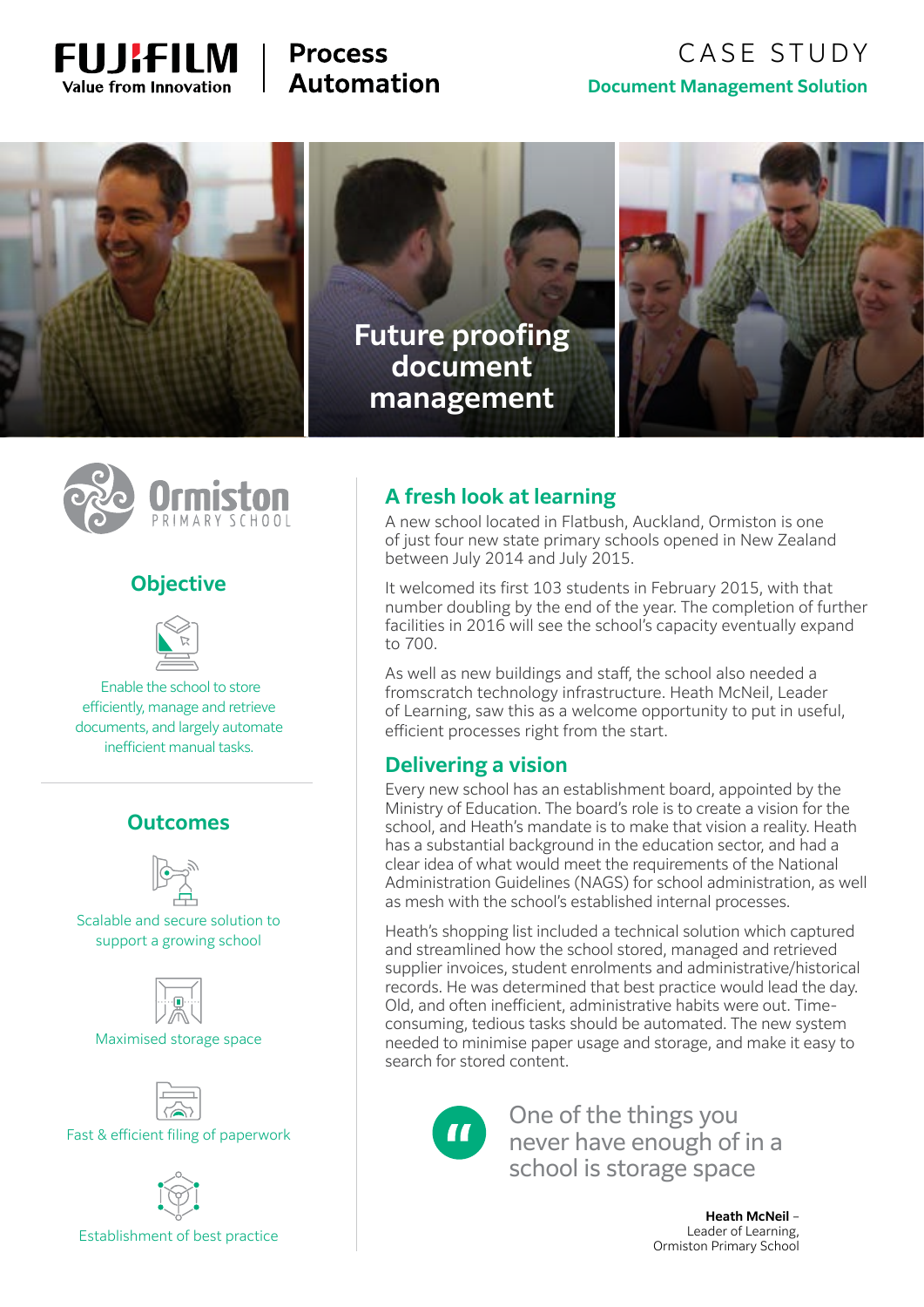# **Solutions**

### **Multifunction Printers**

FUJIFILM Business Innovation New Zealand ApeosPort MFDs for printing, scanning and copying.



### **SolutionBuilder**

Documents entered directly into DocuShare straight from MFDs.



**DocuShare**

Storage for all digitised documents while also providing a sophisticated workflow to automate the schools AP process.

Of course, the costs of a NAG compliant document management solution represents a significant investment. However, Heath knew the long-term value to the school would more than make up for it.

# **A smart and supportive solution**

The tender to supply the Ormiston Primary School with a dynamic, supportive document management solution went out to several promising partners, including FUJIFILM BI New Zealand. Heath had already had positive results working with FUJIFILM at other schools, and was delighted to find that they could supply an end-to-end – and extremely comprehensive – solution.

This included 2 ApeosPort MultiFunctional Devices (MFDs) for printing, scanning and copying; DocuShare, which would store digitised documents and provide a sophisticated workflow to automate the school's Accounts Payable (AP) process and SolutionBuilder for entering documents directly from the MFDs into DocuShare.

## **Ticking the boxes**

The FUJIFILM DocuShare solution makes the school fully compliant with NAGs requirements. In addition, they have the confidence of knowing that they are supported by a partner who is recognised for their active involvement in the education sector, including a range of youth leadership programmes.

In day-to-day terms, the solution makes it easy for users to find content, without the need to understand



and then navigate through folder hierarchies, or know the titles of documents beforehand. Even when staff leave, any of their DocuShare documents can be quickly located by other users by searching for key words, ensuring the retention of institutional knowledge. By granting users permission to only access content appropriate to their role at the school, the security of confidential information is ensured.

FUJIFILM DocuShare is also completely scalable, so as the school's roll reaches capacity, there will be no need to review the solution.

### **Quick Learners**

Heath and the school's office administrator use DocuShare every day. The previously tedious job of manual filing has reduced dramatically - taking just two days to enter a year's worth of paperwork into DocuShare. The office administrator has completely revised her opinion of the chore, and now has the capacity to manage more valuable work.

The need to use up valuable school floor space to store masses of paper archives has gone. "One of the things you never have enough of in a school is storage space," said Heath. "You don't want a room full of cardboard boxes with accounts and invoices when you don't have enough room for gym mats or something that's going to make a real difference to the learning of the children that attend the school. Having DocuShare in place has allowed us to manage document growth and our precious space more effectively."



You don't want a room full of cardboard boxes with accounts and invoices when you don't have enough room for gym mats or something that's going to make a real difference to the learning of the children that attend the school. Having DocuShare in place has allowed us to manage document growth and our precious space more effectively.